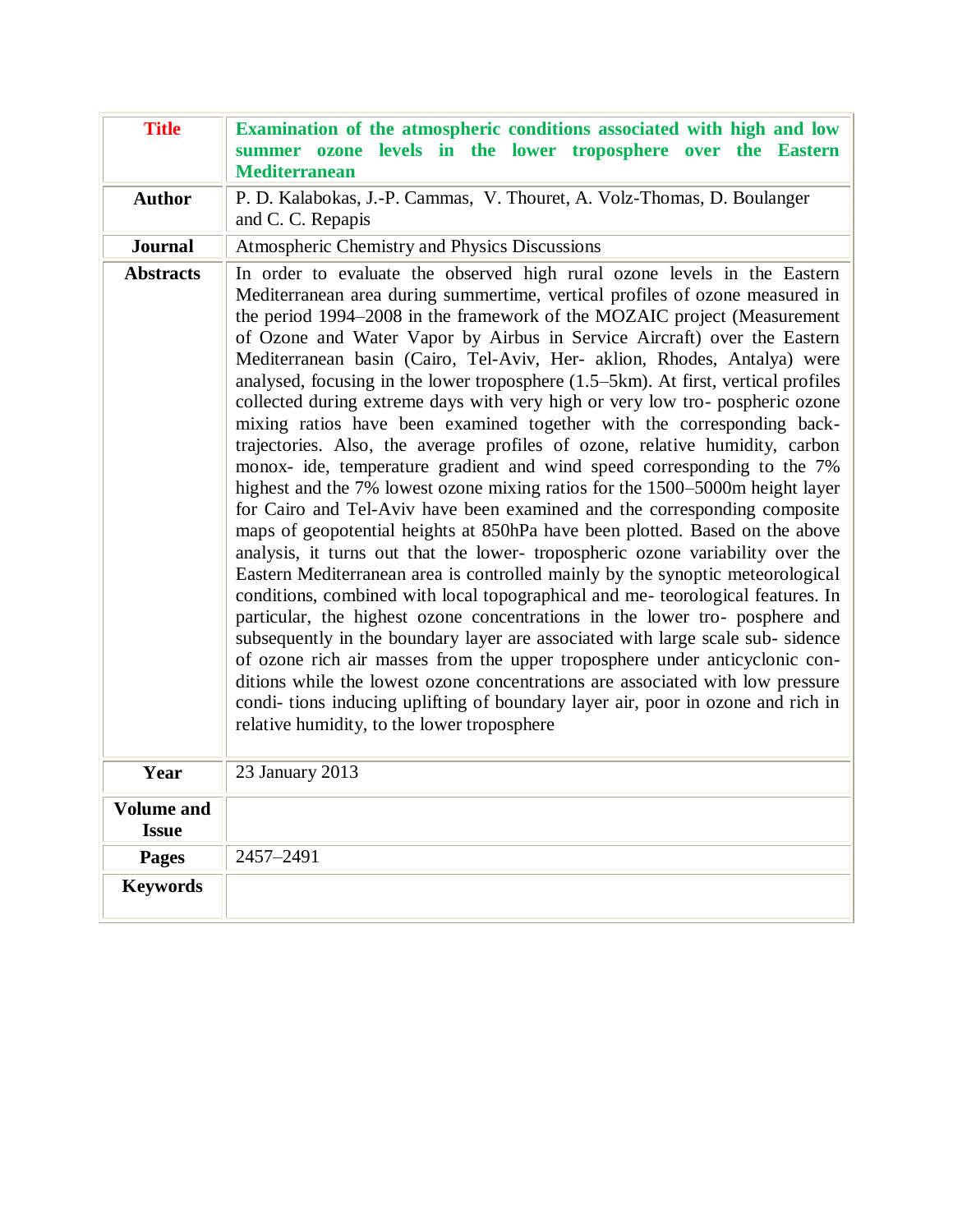| <b>Title</b>                      | Evaluating the response of two high yielding Indian rice cultivars against<br>ambient and elevated levels of ozone by using open top chambers                                                                                                                                                                                                                                                                                                                                                                                                                                                                                                                                                                                                                                                                                                                                                                                                                                                                                                                                                                                                                                                                                              |
|-----------------------------------|--------------------------------------------------------------------------------------------------------------------------------------------------------------------------------------------------------------------------------------------------------------------------------------------------------------------------------------------------------------------------------------------------------------------------------------------------------------------------------------------------------------------------------------------------------------------------------------------------------------------------------------------------------------------------------------------------------------------------------------------------------------------------------------------------------------------------------------------------------------------------------------------------------------------------------------------------------------------------------------------------------------------------------------------------------------------------------------------------------------------------------------------------------------------------------------------------------------------------------------------|
| <b>Author</b>                     | Abhijit Sarkar, S.B. Agrawal                                                                                                                                                                                                                                                                                                                                                                                                                                                                                                                                                                                                                                                                                                                                                                                                                                                                                                                                                                                                                                                                                                                                                                                                               |
| <b>Journal</b>                    | Journal of Environmental Management                                                                                                                                                                                                                                                                                                                                                                                                                                                                                                                                                                                                                                                                                                                                                                                                                                                                                                                                                                                                                                                                                                                                                                                                        |
| <b>Abstracts</b>                  | A continuous increase in the background level of tropospheric ozone $(O_3)$ has<br>become a major challenge for present and future agricultural productivity at<br>worldwide. Present study was designed to assess the impact of ambient (present)<br>and elevated (future) concentrations of $O_3$ on two cultivars of Indian rice (Oryza<br>sativa L. cvs Malviya dhan 36 and Shivani). Shoot and root lengths, number of<br>leaves and total leaf area were severely affected by both ambient and elevated<br>concentrations of O <sub>3</sub> . Photosynthetic rate, stomatal conductance<br>and<br>photosynthetic efficiency $(F_v/F_m)$ were also reduced by $O_3$ with more drastic<br>effects under elevated levels of $O3$ . Leaf proteome showed reduction of some<br>major proteins due to $O_3$ . Pollen viability, viable florets plant <sup>-1</sup> and economic<br>yield also showed significant negative impact under $O_3$ -exposure in both the test<br>cultivars. The experimental findings depict that both the cultivars of rice<br>demonstrate differential response against $O_3$ , and it may help the plant breeders<br>in selection of resistant cultivars for the area having higher concentrations of $O_3$ . |
| Year                              | March 2012                                                                                                                                                                                                                                                                                                                                                                                                                                                                                                                                                                                                                                                                                                                                                                                                                                                                                                                                                                                                                                                                                                                                                                                                                                 |
| <b>Volume and</b><br><b>Issue</b> | Volume 95                                                                                                                                                                                                                                                                                                                                                                                                                                                                                                                                                                                                                                                                                                                                                                                                                                                                                                                                                                                                                                                                                                                                                                                                                                  |
| <b>Pages</b>                      | Pages S19-S24                                                                                                                                                                                                                                                                                                                                                                                                                                                                                                                                                                                                                                                                                                                                                                                                                                                                                                                                                                                                                                                                                                                                                                                                                              |
| <b>Keywords</b>                   | Ozone pollution, Indian rice, Open top chamber, Growth, Yield, Proteome<br>analysis                                                                                                                                                                                                                                                                                                                                                                                                                                                                                                                                                                                                                                                                                                                                                                                                                                                                                                                                                                                                                                                                                                                                                        |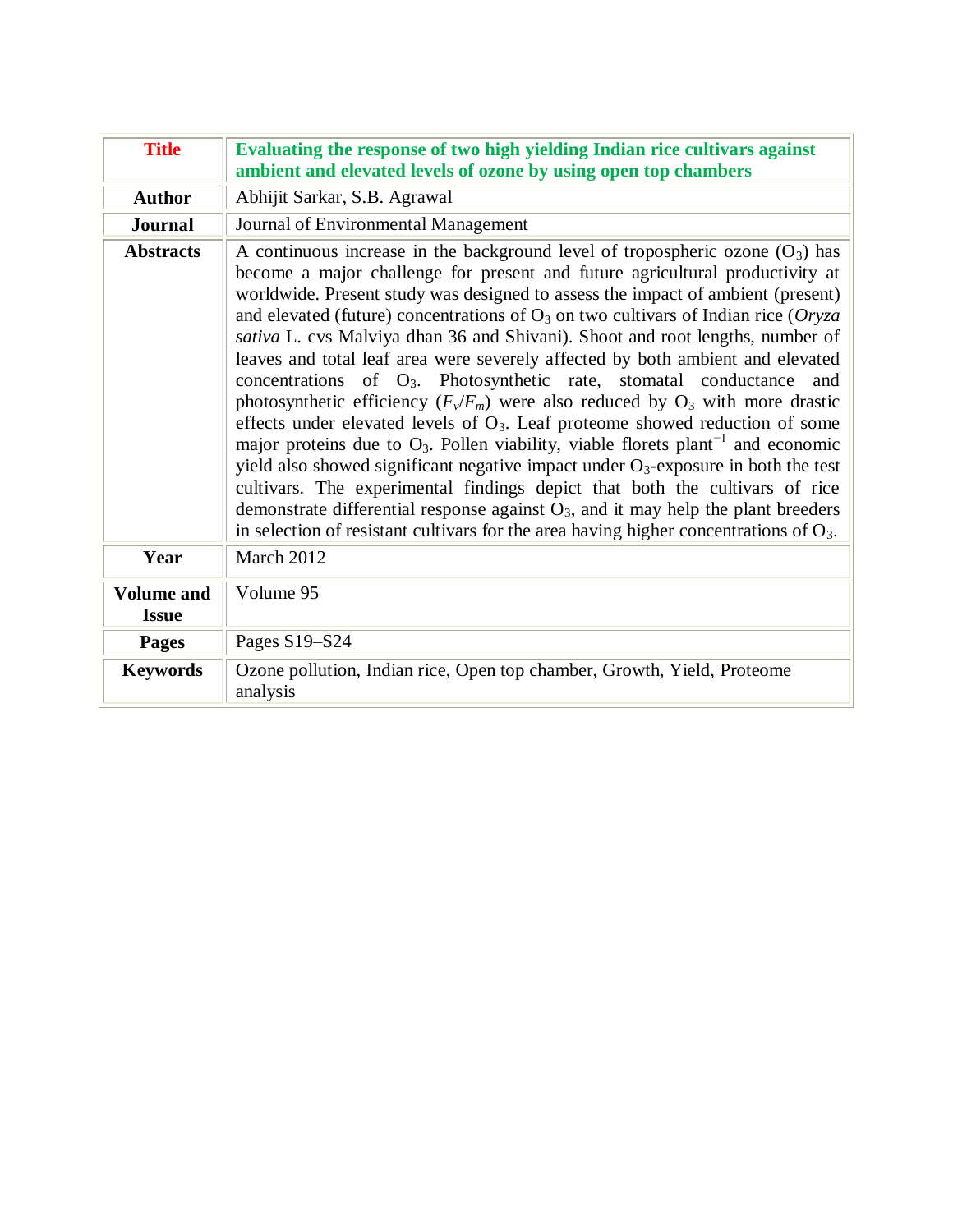| <b>Title</b>                      | Physiological and morphological changes in Salix viminalis L. as a result of<br>plant exposure to copper                                                                                                                                                                                                                                                                                                                                                                                                                                                                                                                                                                                                                                                                                                                                                                                                                                                                                                                                                                                                                                                                                                                                                                                                                                                                                                                                                                                                                                               |
|-----------------------------------|--------------------------------------------------------------------------------------------------------------------------------------------------------------------------------------------------------------------------------------------------------------------------------------------------------------------------------------------------------------------------------------------------------------------------------------------------------------------------------------------------------------------------------------------------------------------------------------------------------------------------------------------------------------------------------------------------------------------------------------------------------------------------------------------------------------------------------------------------------------------------------------------------------------------------------------------------------------------------------------------------------------------------------------------------------------------------------------------------------------------------------------------------------------------------------------------------------------------------------------------------------------------------------------------------------------------------------------------------------------------------------------------------------------------------------------------------------------------------------------------------------------------------------------------------------|
| <b>Author</b>                     | Monika Gąsecka, Mirosław Mleczek, Kinga Drzewiceka, Zuzanna Magdziak,<br>Iwona Rissmann, Tamara Chadzinikolau & Piotr Golinski                                                                                                                                                                                                                                                                                                                                                                                                                                                                                                                                                                                                                                                                                                                                                                                                                                                                                                                                                                                                                                                                                                                                                                                                                                                                                                                                                                                                                         |
| <b>Journal</b>                    | Journal of Environmental Science and Health, Part A: Toxic/Hazardous<br>Substances and Environmental Engineering                                                                                                                                                                                                                                                                                                                                                                                                                                                                                                                                                                                                                                                                                                                                                                                                                                                                                                                                                                                                                                                                                                                                                                                                                                                                                                                                                                                                                                       |
| <b>Abstracts</b>                  | The aim of this study was to assess the response of Salix viminalis L. under<br>model conditions to different copper concentrations and, as a consequence,<br>potential application of the experimental results in decontamination of water<br>with heavy metal ions (phytoaccumlation). The 14-day experiment was<br>conducted on one-year-old cuttings of Salix viminalis L. 'Cannabina' exposed,<br>in a phytotron, to six different copper levels in hydroponic pots. The results<br>showed that the capacity to accumulate heavy metals was of the following order:<br>$roots$ > $roots$ > shoots > leaves. The linear relationships between the<br>accumulation efficiency of particular Salix parts were confirmed. Together with<br>an increase in copper sorption in above-ground organs, a decrease was observed<br>in root biomass and the length of roots, shoots and leaves. The release of low<br>molecular weight organic acids into solution was different under various Cu<br>levels. Glucose, fructose and sucrose contents in leaves of Salix in all treatments<br>were higher than in control plants. Higher concentration of sugars (4 times<br>higher compared to the control) was detected for fructose in a 2 mM Cu<br>treatment. The total phenolics content rapidly increased only at 3 mM Cu level.<br>Free and total salicylic acid and the glutathione contents in plants treated with<br>copper in relation to the control were always higher and changed with increasing<br>concentration of copper ions in the medium. |
| Year                              | 29 Feb 2012                                                                                                                                                                                                                                                                                                                                                                                                                                                                                                                                                                                                                                                                                                                                                                                                                                                                                                                                                                                                                                                                                                                                                                                                                                                                                                                                                                                                                                                                                                                                            |
| <b>Volume and</b><br><b>Issue</b> | Volume 47<br>Issue 4                                                                                                                                                                                                                                                                                                                                                                                                                                                                                                                                                                                                                                                                                                                                                                                                                                                                                                                                                                                                                                                                                                                                                                                                                                                                                                                                                                                                                                                                                                                                   |
| <b>Pages</b>                      | 548-557                                                                                                                                                                                                                                                                                                                                                                                                                                                                                                                                                                                                                                                                                                                                                                                                                                                                                                                                                                                                                                                                                                                                                                                                                                                                                                                                                                                                                                                                                                                                                |
| <b>Keywords</b>                   | Carbohydrate, copper, glutathione, low molecular weight organic acids,<br>phenolics, salicylic acid.                                                                                                                                                                                                                                                                                                                                                                                                                                                                                                                                                                                                                                                                                                                                                                                                                                                                                                                                                                                                                                                                                                                                                                                                                                                                                                                                                                                                                                                   |

| <b>Title</b>    | White clover clones as a cost-effective indicator of phytotoxic ozone: 10 years of<br>experience from central Italy                                                                                                                                                                                                                                                                                                                                                                    |
|-----------------|----------------------------------------------------------------------------------------------------------------------------------------------------------------------------------------------------------------------------------------------------------------------------------------------------------------------------------------------------------------------------------------------------------------------------------------------------------------------------------------|
| <b>Author</b>   | Cristina Nali, Alessandra Francini, Giacomo Lorenzini                                                                                                                                                                                                                                                                                                                                                                                                                                  |
| <b>Journal</b>  | Environmental Pollution, Volume 157(5)                                                                                                                                                                                                                                                                                                                                                                                                                                                 |
| <b>Abstract</b> | Data collected at one site in central Italy using the NC-S/NC-R clover ( <i>Trifolium repens</i> )<br>biotype system during 1997–2007 were analysed in order to assess: (a) its performance<br>under Mediterranean conditions; (b) variations of ozone damage linked with meteorological<br>conditions; (c) if critical level approach is a good predictor of ozone risk on vegetation. NC-<br>S dry biomasses were systematically lower than those of NC-R, the mean ratio being 0.7. |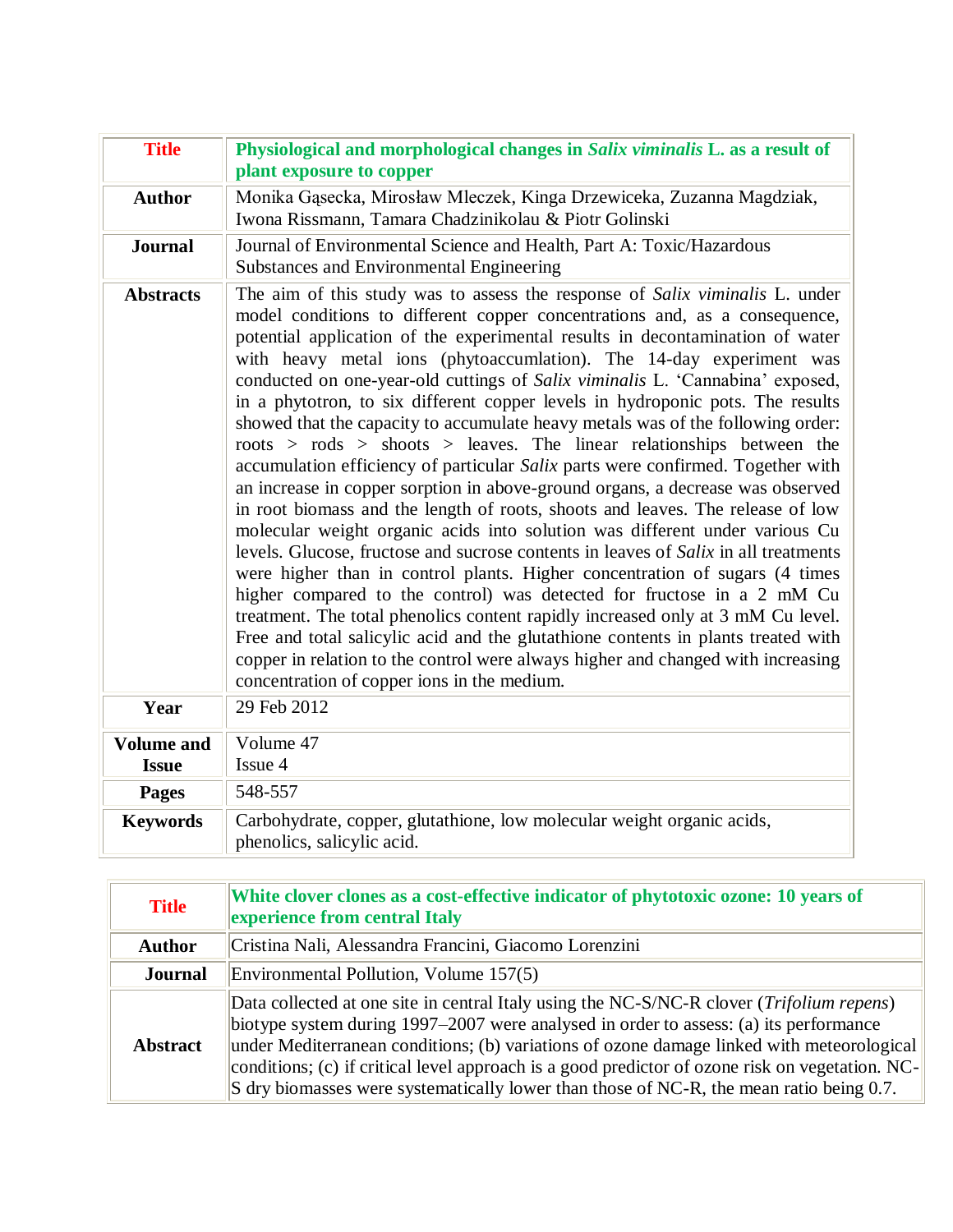|              | Relevant relationship between ozone visible injury and cumulated values of AOT40 were<br>also reported. Temperature and number of rainy days were the most important factors<br>associated with ozone presence and, as a consequence, with leaf injury index.<br>Photosynthetic gas exchange properties indicate that NC-S has higher values of stomatal<br>conductance. |
|--------------|--------------------------------------------------------------------------------------------------------------------------------------------------------------------------------------------------------------------------------------------------------------------------------------------------------------------------------------------------------------------------|
|              | White clover clones can be successfully used to detect the presence of phytotoxic levels of<br>ozone in the Mediterranean area, completing the data from analysers.                                                                                                                                                                                                      |
| Year         | 2009                                                                                                                                                                                                                                                                                                                                                                     |
| <b>Pages</b> |                                                                                                                                                                                                                                                                                                                                                                          |
| keywords     |                                                                                                                                                                                                                                                                                                                                                                          |

| <b>Title</b>    | Retrospective bioindication of stratospheric ozone and ultraviolet radiation using<br>hydroxycinnamic acid derivatives of herbarium samples of an aquatic liverwort                                                                                                                                                                                                                                                                                                                                                                                                                                                                                                                                                                                                                                                                                                                                                                                                                                                                                                                                                                                                                                                                                                                                                       |
|-----------------|---------------------------------------------------------------------------------------------------------------------------------------------------------------------------------------------------------------------------------------------------------------------------------------------------------------------------------------------------------------------------------------------------------------------------------------------------------------------------------------------------------------------------------------------------------------------------------------------------------------------------------------------------------------------------------------------------------------------------------------------------------------------------------------------------------------------------------------------------------------------------------------------------------------------------------------------------------------------------------------------------------------------------------------------------------------------------------------------------------------------------------------------------------------------------------------------------------------------------------------------------------------------------------------------------------------------------|
| <b>Author</b>   | Saúl Otero, Encarnación Núñez-Olivera, Javier Martínez-Abaigar, Rafael Tomás, Satu<br>Huttunen                                                                                                                                                                                                                                                                                                                                                                                                                                                                                                                                                                                                                                                                                                                                                                                                                                                                                                                                                                                                                                                                                                                                                                                                                            |
| <b>Journal</b>  | Environmental Pollution, Volume 157(8-9)                                                                                                                                                                                                                                                                                                                                                                                                                                                                                                                                                                                                                                                                                                                                                                                                                                                                                                                                                                                                                                                                                                                                                                                                                                                                                  |
| <b>Abstract</b> | We analyzed bulk UV absorbance of methanolic extracts and levels of five UV-absorbing<br>compounds (hydroxycinnamic acid derivatives) in 135 herbarium samples of the liverwort<br>Jungermannia exsertifolia subsp. cordifolia from northern Europe. Samples had been<br>collected in 1850–2006 (96% in June–August). Both UV absorbance and compound levels<br>were correlated positively with collection year. p-Coumaroylmalic acid (C1) was the only<br>compound showing a significant (and negative) correlation with stratospheric ozone and<br>UV irradiance in the period that real data of these variables existed. Stratospheric ozone<br>reconstruction (1850–2006) based on C1 showed higher values in June than in July and<br>August, which coincides with the normal monthly variation of ozone. Combining all the<br>data, there was no long-term temporal trend from 1850 to 2006. Reconstructed UV showed<br>higher values in June–July than in August, but again no temporal trend was detected in<br>1918–2006 using the joint data. This agrees with previous UV reconstructions.<br>On the basis of the levels of p-coumaroylmalic acid in liverwort samples, reconstructions of<br>both ozone and UV radiation showed no significant temporal trend in, respectively, 1850–<br>2006 and 1918-2006. |
| Year            | 2009                                                                                                                                                                                                                                                                                                                                                                                                                                                                                                                                                                                                                                                                                                                                                                                                                                                                                                                                                                                                                                                                                                                                                                                                                                                                                                                      |
| <b>Pages</b>    | 2335-2344                                                                                                                                                                                                                                                                                                                                                                                                                                                                                                                                                                                                                                                                                                                                                                                                                                                                                                                                                                                                                                                                                                                                                                                                                                                                                                                 |
| keywords        |                                                                                                                                                                                                                                                                                                                                                                                                                                                                                                                                                                                                                                                                                                                                                                                                                                                                                                                                                                                                                                                                                                                                                                                                                                                                                                                           |

| <b>Title</b>    | Deciduous shrubs for ozone bioindication: Hibiscus syriacus as an example                                                    |
|-----------------|------------------------------------------------------------------------------------------------------------------------------|
| <b>Author</b>   | Elena Paoletti, Anna Maria Ferrara, Vicent Calatayud, Júlia Cerveró, Fabio Giannetti,<br>María José Sanz, William J. Manning |
| <b>Journal</b>  | Environmental Pollution, Volume $157(3)$                                                                                     |
| <b>Abstract</b> | <b>Ozone</b> -like visible injury was detected on <i>Hibiscus syriacus</i> plants used as ornamental                         |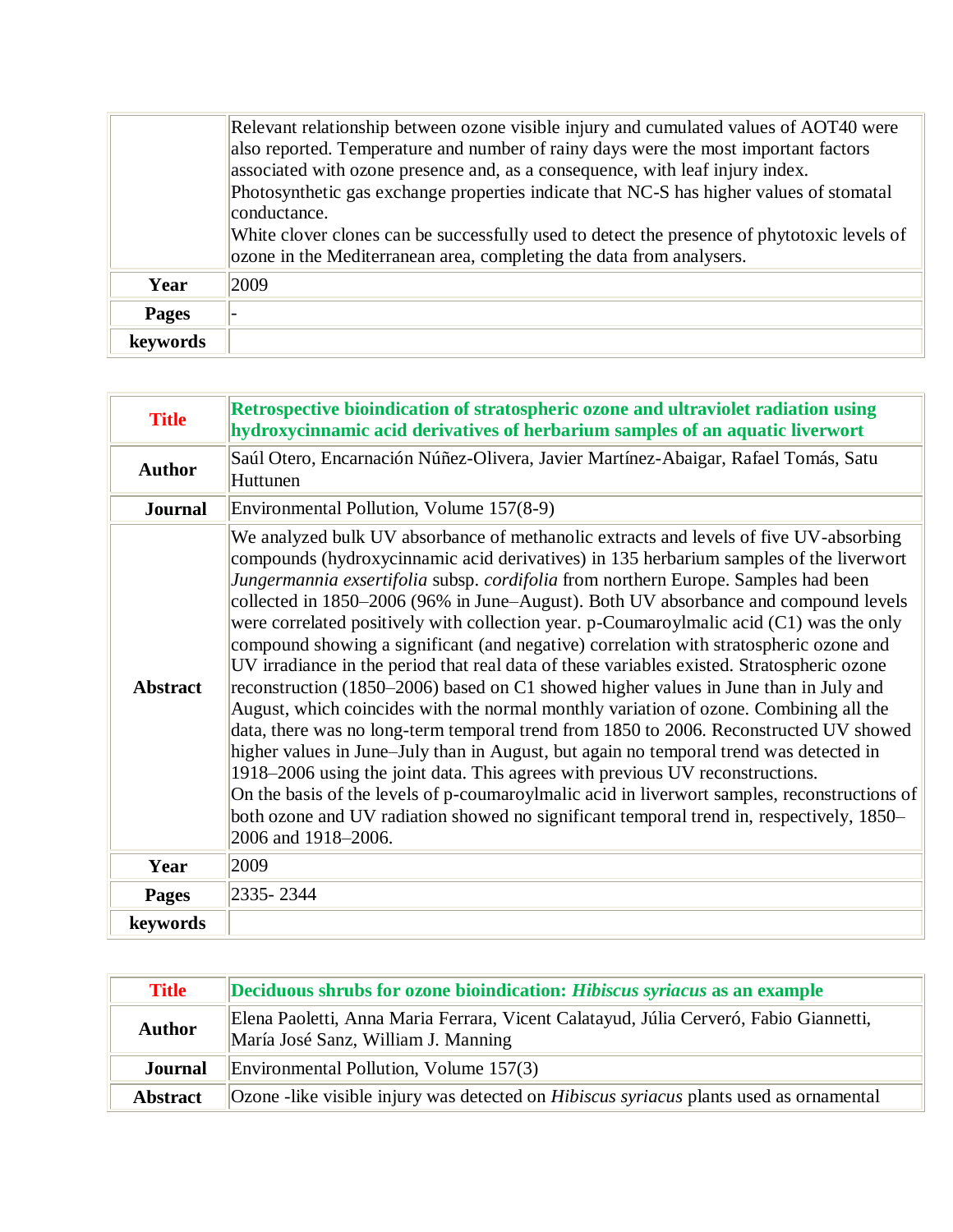|          | hedges. Weekly spray of the antiozonant ethylenediurea (EDU, 300 ppm) confirmed that            |
|----------|-------------------------------------------------------------------------------------------------|
|          | the injury was induced by ambient ozone. EDU induced a 75% reduction in visible injury.         |
|          | Injury was more severe on the western than on the eastern exposure of the hedge. This           |
|          | factor of variability should be considered in ozone biomonitoring programmes. Seeds were        |
|          | collected and seedlings were artificially exposed to ozone in filtered vs. not-filtered $(+30)$ |
|          | ppb) Open-Top Chambers. The level of exposure inducing visible injury in the OTC                |
|          | seedlings was lower than that in the ambient-grown hedge. The occurrence of visible injury      |
|          | in the OTC confirmed that the ozone sensitivity was heritable and suggested that                |
|          | symptomatic plants of this deciduous shrub population can be successfully used as ozone         |
|          | bioindicators. EDU is recommended as a simple tool for diagnosing ambient ozone visible         |
|          | injury on field vegetation.                                                                     |
|          | An Italian population of the deciduous shrub Hibiscus syriacus, a common ornamental             |
|          | species in temperate zones, is recommended as ozone bioindicator.                               |
| Year     | 2009                                                                                            |
| Pages    | 865-870                                                                                         |
| keywords |                                                                                                 |

| <b>Title</b>    | Toward a biologically significant and usable standard for ozone that will also protect<br><b>plants</b>                                                                                                                                                                                                                                                                                                                                                                                                                                                                                                                                                                              |
|-----------------|--------------------------------------------------------------------------------------------------------------------------------------------------------------------------------------------------------------------------------------------------------------------------------------------------------------------------------------------------------------------------------------------------------------------------------------------------------------------------------------------------------------------------------------------------------------------------------------------------------------------------------------------------------------------------------------|
| <b>Author</b>   | Elena Paoletti and William J. Manning                                                                                                                                                                                                                                                                                                                                                                                                                                                                                                                                                                                                                                                |
| <b>Journal</b>  | Environmental Pollution                                                                                                                                                                                                                                                                                                                                                                                                                                                                                                                                                                                                                                                              |
| <b>Abstract</b> | Ozone remains an important phytotoxic air pollutant and is also recognized as a significant<br>greenhouse gas. In North America, Europe, and Asia, incidence of high concentrations is<br>decreasing, but background levels are steadily rising. There is a need to develop a<br>biologically significant and usable standard for ozone. We compare the strengths and<br>weaknesses of concentration-based, exposure-based and threshold-based indices, such as<br>SUM60 and AOT40, and examine the O3 flux concept. We also present major challenges to<br>the development of an air quality standard for ozone that has both biological significance<br>and practicality in usage. |
| Year            | 2007                                                                                                                                                                                                                                                                                                                                                                                                                                                                                                                                                                                                                                                                                 |
| <b>Pages</b>    | $85 - 95$                                                                                                                                                                                                                                                                                                                                                                                                                                                                                                                                                                                                                                                                            |
| keywords        |                                                                                                                                                                                                                                                                                                                                                                                                                                                                                                                                                                                                                                                                                      |

| <b>Title</b>    | Tibouchina pulchra (Cham.) Cogn., a native Atlantic Forest species, as a bio-indicator   <br>of ozone: Visible injury                                                                                                                                                        |
|-----------------|------------------------------------------------------------------------------------------------------------------------------------------------------------------------------------------------------------------------------------------------------------------------------|
| <b>Author</b>   | Cláudia M. Furlan                                                                                                                                                                                                                                                            |
| <b>Journal</b>  | Environmental Pollution                                                                                                                                                                                                                                                      |
| <b>Abstract</b> | Tibouchina pulchra saplings were exposed to carbon filtered air (CF), ambient non-filtered<br>air (NF) and ambient non-filtered air +40 ppb ozone (NF + O3) 8 h per day during two<br>months. The AOT40 values at the end of the experiment were 48, 910 and 12,895 ppb h-1, |